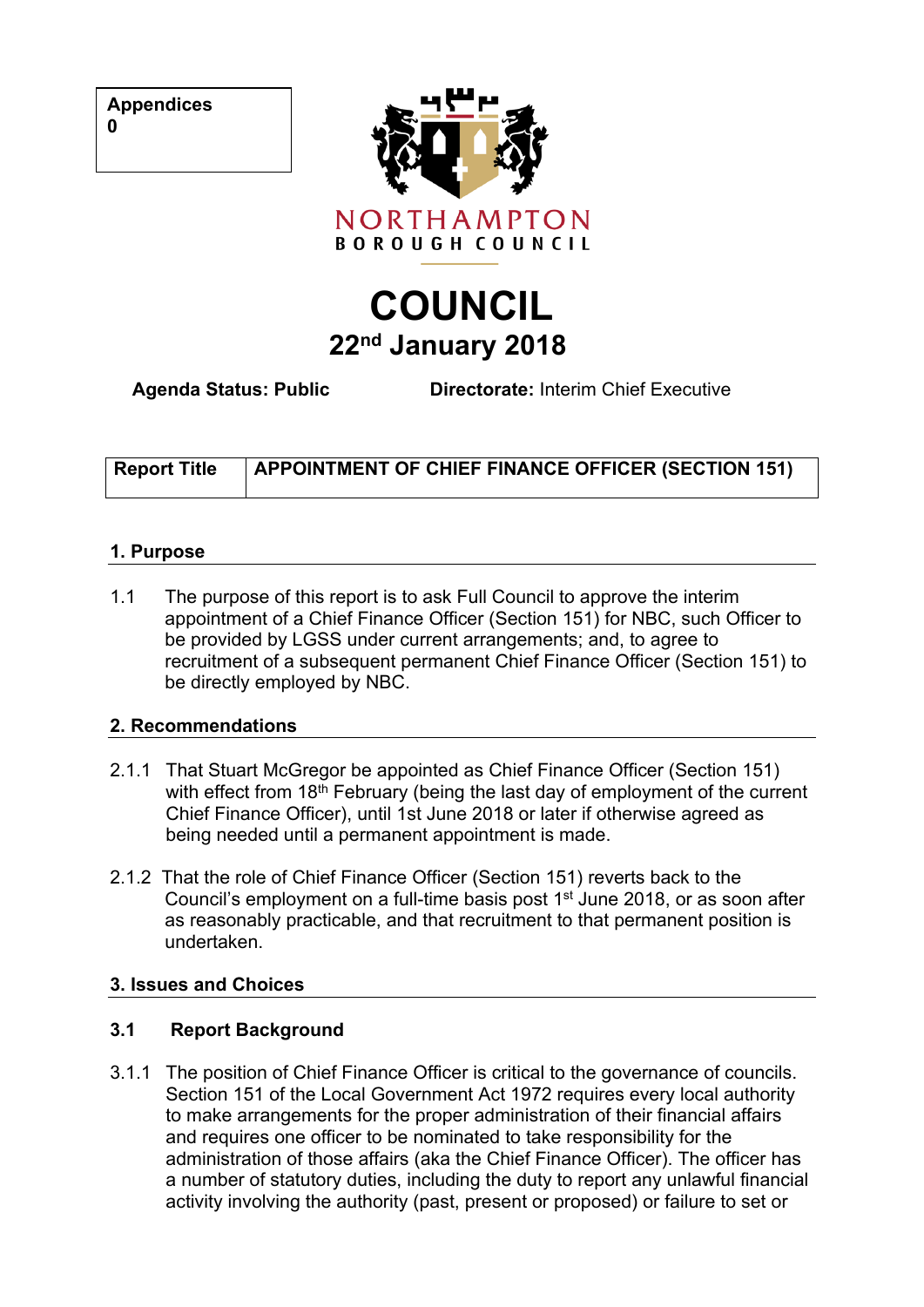keep to a balanced budget. The officer also has a number of statutory powers in order to allow this role to be carried out.

- 3.1.2 The Chief Finance Officer needs to have specific skills and qualifications, the latter of which are outlined in Part VIII of the Local Government Finance Act 1988 and which require membership of a specified accountancy body.
- 3.1.3 LGSS currently provide the Chief Finance Officer services through the LGSS contract and the contract provides for the officer to serve NBC part-time for 3 days per week along with a supporting team of finance professionals. The current Chief Finance Officer, Glenn Hammons, has resigned from Northamptonshire County Council, his employer, and LGSS have a contractual obligation to provide alternative provision for this key statutory role. His last date of NCC employment is 18<sup>th</sup> February. Under the terms of the Partner and Delegation Agreement with LGSS, the decision as to who should be appointed to this role is a matter for this Council, although the person will be an employee of Northamptonshire County Council.
- 3.1.4 As part of testing of the Council's professional resilience, the Interim Chief Executive has identified the clear need for a permanent and full-time Chief Finance Officer to be employed by the Council. This is particularly because of the size and complexity of the Council's budgets and programmes, and in response to governance improvements previously identified. This view has been endorsed by key officers and key relevant parties, including via discussions with the Council's auditors. It is considered that recruitment to a permanent full-time position should therefore commence.
- 3.1.5 The LGSS contract had an end-date of June 2018, unless an extension was agreed. In development of the Council's medium term financial plan, officers had been considering efficiencies. One of these involved options for support service arrangements, including whether to stay with LGSS long-term or to commission alternatives. This review needs to continue and will conclude later in 2018. In the meantime however, the overall LGSS contract has been extended for a year by mutual agreement but, as part of this agreement to extend, the return of the Chief Finance Officer role to the Council can be newly accommodated from 1<sup>st</sup> June 2018. (Given the outstanding review, it is inappropriate to precipitate any change in financial management arrangements supporting the Chief Finance Officer although, to confirm, the officer will have supervision of this LGSS professional support as now).
- 3.1.6 Full Council's support is therefore sought for the role and function to be provided full-time and in-house rather than through the LGSS contract. If Council agrees this, the costs will be confirmed in the budget and the appointment process will be established and conducted under current arrangements through the Appointments and Appeals Committee.
- 3.1.7 In the intervening period, it is necessary to appoint a Chief Finance Officer for the interim period up to 1<sup>st</sup> June 2018 or later, if otherwise agreed, until a permanent NBC Chief Finance Officer is in place.
- 3.1.8 Pursuant to the current LGSS arrangements, the LGSS Director of Finance and NBC Interim Chief Executive selected suitable qualified candidates for the